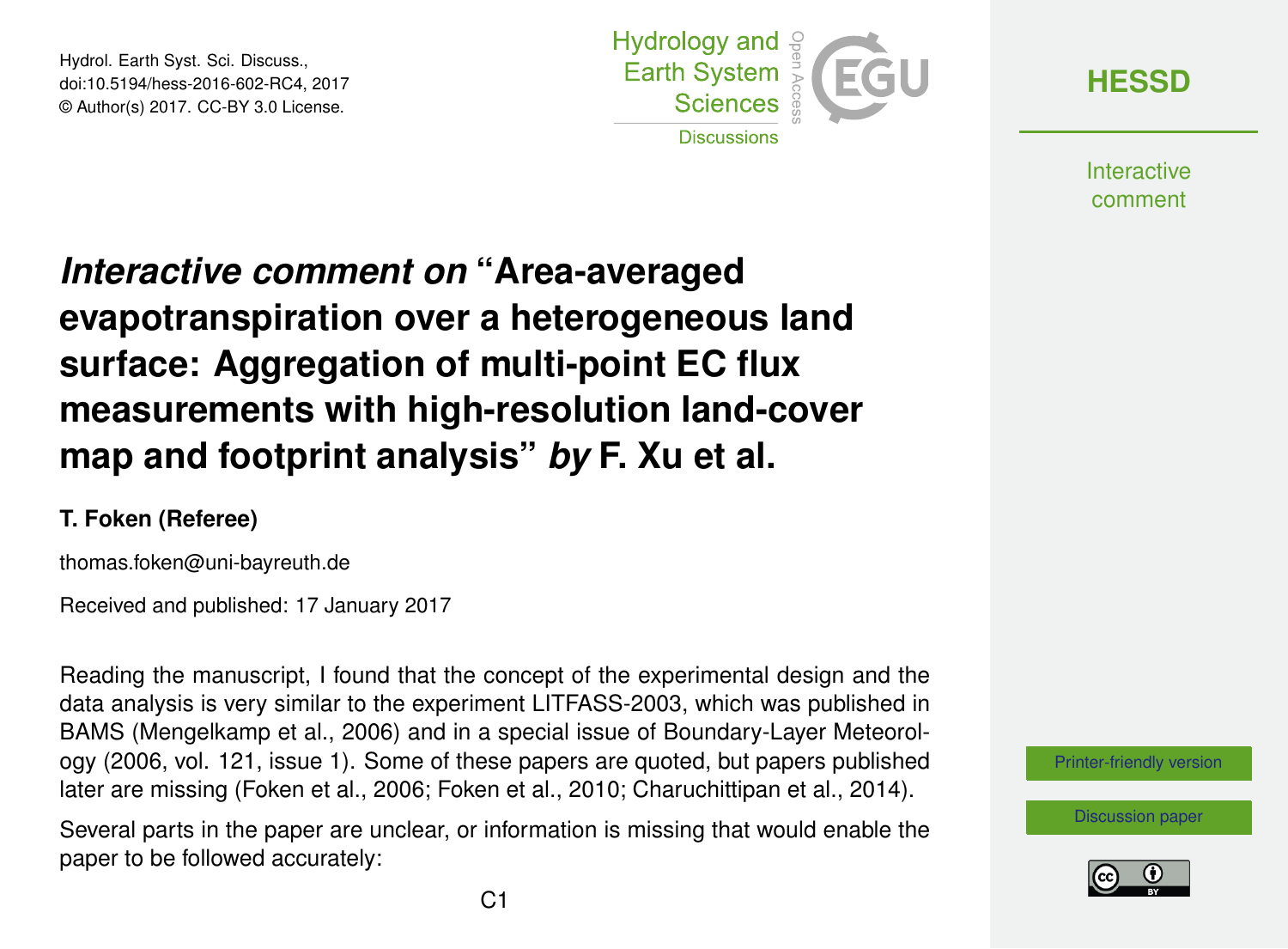The area of investigation was very much dominated by maize fields. Only three stations had another dominant land cover (stations 1, 4, and 17). This is a significant limitation for the stated aim of the paper to determine area-averaged fluxes over a heterogeneous area. For the LITFASS-2003 experiment (and other experiments given as references), different land cover types were much better distributed. This deficit should be discussed.

The function of the LAS in the aggregation schema was not clear. I could not find a reason for the use of such data. In LITFASS-2003, LAS systems were also used with a specific function: It was assumed that LAS can also measure the fluxes of larger turbulence or circulation structures and that this is not affected by the non-closure of the energy balance (Foken, 2008). This information was used to discuss the unclosed energy balance of the flux measurements and to correct this. The problem of the unclosed energy balance is not mentioned in the whole paper, but it is a standard for the analysis of surface flux measurements (Foken et al., 2012).

Any information is missing as to why the footprint model by Kormann and Meixner (2001) was used in your study. Perhaps the textbook by Leclerc and Foken (2014) would give you the relevant information. Questionable is the exact location of the small non-maize-covered areas in the footprint of the EC and LAS measurements. A discussion of the accuracy of the footprint analysis combined with the accuracy of the EC and LAS measurements is urgently necessary.

The applied multiple-linear regression analysis needs more information. Did you aggregate the fluxes according to the land-cover type in different effect levels of the footprint? Compare your method with the methods presented by Leclerc and Foken (2014).

What is meant by "Remotely sensed ET products"? If I understood the paper correctly, only the land-cover type was determined by satellite measurements, but, as seems probable, did these also include the net radiation for use in the Penman-Monteith equation? But this would then be difficult for the heterogeneous land cover. It is impossible

### **[HESSD](http://www.hydrol-earth-syst-sci-discuss.net/)**

**Interactive** comment

[Printer-friendly version](http://www.hydrol-earth-syst-sci-discuss.net/hess-2016-602/hess-2016-602-RC4-print.pdf)

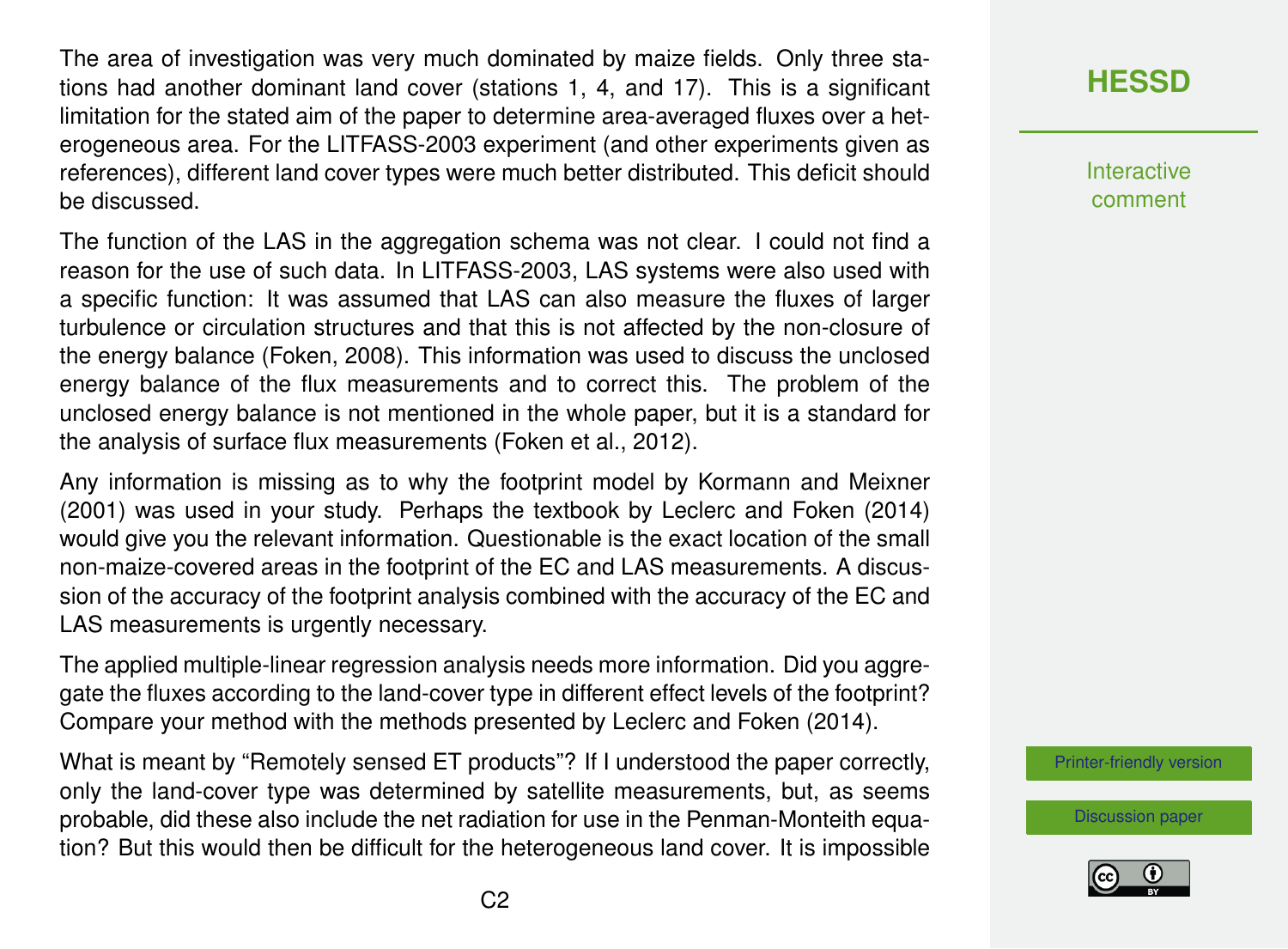to discuss the underestimation of the fluxes by the Penman-Monteith equation without knowing the parameterizations used in this equation. E.g., the atmospheric resistance and the stomata resistance are extremely variable and should be included in any discussion.

Please also show in Fig. 2 the daily cycle of the evapotranspiration and not only the daily sum. This is necessary to indicate the energy exchange of the different sites. possible oasis effects, and the Bowen ratio. The latter may be a good indicator which to classify the sites.

Undoubtedly the authors have an interesting data set with a significant scientific potential. Such a data set should be published with a good scientific concept. Besides some deficits in the experimental design, the concept of area-averaged fluxes may be such a concept. But the paper needs significant improvements according to the points given above. Therefore I recommend major revisions.

Minor remarks:

The numbering of the figures is confusing. Figure 3 should be renamed as Fig. 1.

Table 1: The instrumentation (sonic anemometer, gas analyzer) is missing.

Table 2: Do not mix LAS type and LAS producer, please give both for all sites.

p. 6, line 21: What do the flags mean?

p. 6, line 23: Why did you use 2D-rotation and not planar fit? Was the terrain absolutely even?

p. 7, line 13: L can be easily misinterpreted as the Obukhov length in a micrometeorological paper.

Fig. 4 and 5: Why did you use different names or land cover types in both figures?

Fig. 6: Probably y has a lower accuracy than given in the figure!

**[HESSD](http://www.hydrol-earth-syst-sci-discuss.net/)**

**Interactive** comment

[Printer-friendly version](http://www.hydrol-earth-syst-sci-discuss.net/hess-2016-602/hess-2016-602-RC4-print.pdf)

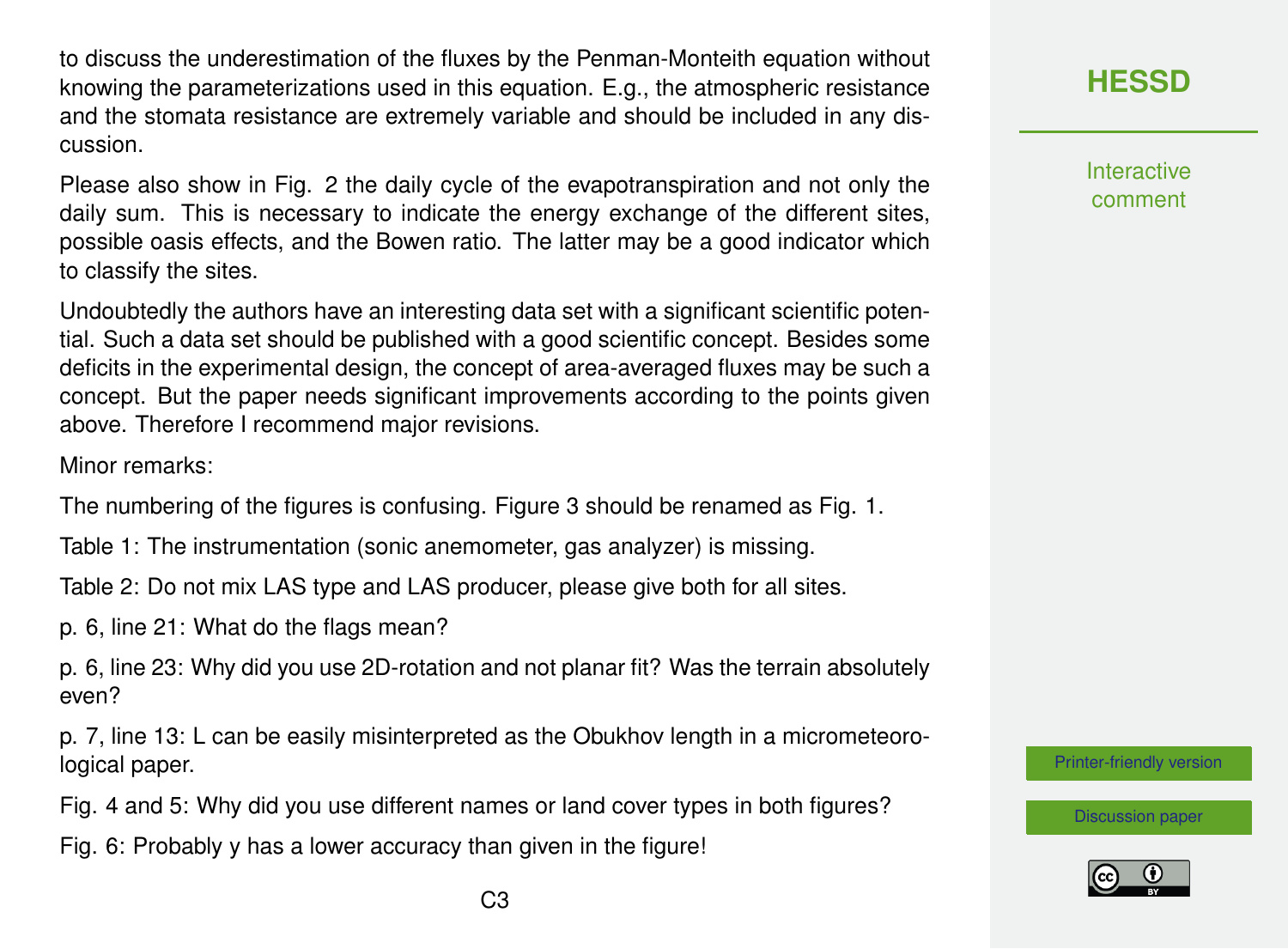p. 16, line 11: The reference should probably be Fig. 3!

p. 17, line 12: This is trivial; when maize dominates the land cover it is normal that maize also dominates the ET.

Table 6: Give the units in the columns.

p. 19, line 16-25: Such a paper needs a well-written conclusion chapter and not only ten not very significant lines.

- p. 22, line 13: Many authors are missing.
- p. 22, line 18: Print CO2.

References

Charuchittipan, D., Babel, W., Mauder, M., Leps, J.-P., and Foken, T.: Extension of the averaging time of the eddy-covariance measurement and its effect on the energy balance closure Boundary-Layer Meteorol., 152, 303-327, 10.1007/s10546-014-9922- 6, 2014.

Foken, T., Wimmer, F., Mauder, M., Thomas, C., and Liebethal, C.: Some aspects of the energy balance closure problem, Atmos. Chem. Phys., 6, 4395-4402, 2006.

Foken, T.: The energy balance closure problem – An overview, Ecolog. Appl., 18, 1351-1367, 10.1890/06-0922.1, 2008.

Foken, T., Mauder, M., Liebethal, C., Wimmer, F., Beyrich, F., Leps, J.-P., Raasch, S., DeBruin, H. A. R., Meijninger, W. M. L., and Bange, J.: Energy balance closure for the LITFASS-2003 experiment, Theor. Appl. Climat., 101, 149-160, DOI 10.1007/s00704- 009-0216-8, 2010.

Foken, T., Leuning, R., Oncley, S. P., Mauder, M., and Aubinet, M.: Corrections and data quality in: Eddy Covariance: A Practical Guide to Measurement and Data Analysis, edited by: Aubinet, M., Vesala, T., and Papale, D., Springer, Dordrecht, Heidelberg,

## **[HESSD](http://www.hydrol-earth-syst-sci-discuss.net/)**

**Interactive** comment

[Printer-friendly version](http://www.hydrol-earth-syst-sci-discuss.net/hess-2016-602/hess-2016-602-RC4-print.pdf)